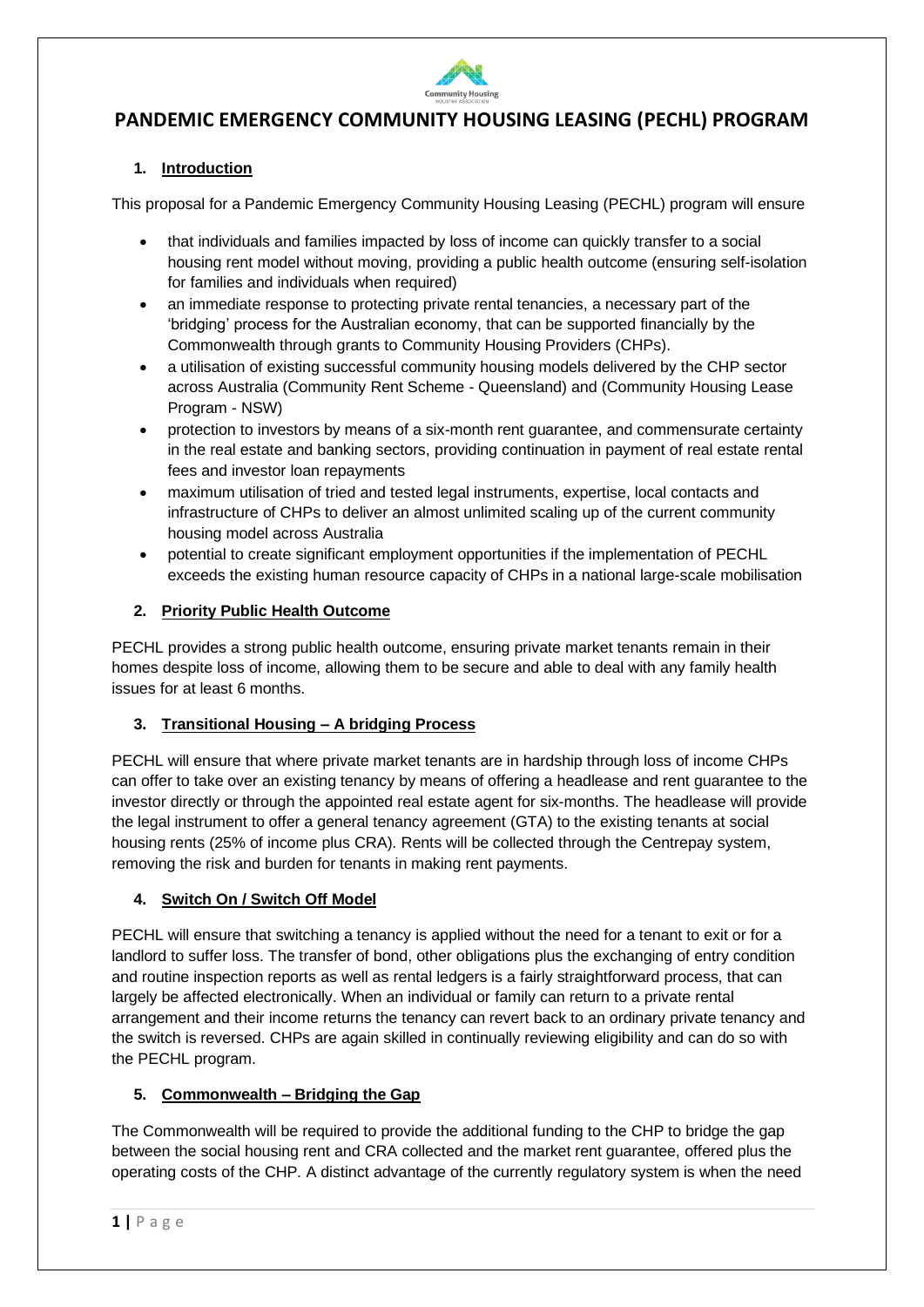

# **PANDEMIC EMERGENCY COMMUNITY HOUSING LEASING (PECHL) PROGRAM**

for PECHL ends, any generated excess of grant funds can be returned to the Commonwealth, or utilised by the CHP for further stimulus packages. Tax payer funds will not leak out of the housing system but be preserved in the regulated community housing models.

#### **6. Legal instruments, Process and Infrastructure**

PECHL will fully utilise the capacity and expertise of the CHPs through the legal instruments (headlease documents) specific to each state. Existing processes and IT infrastructure along with software can be quickly deployed for PECHL to operate and be scaled up as a program to meet future demand.

## **7. Community Contracts / Reputation**

PECHL can build upon the CHPs local knowledge and community contracts with the real estate sector, and build upon the strong reputation of the sector in the community at large. This will make negotiating the rent guarantees and delivery of the program as seamless and timely as possible

#### **8. Eligibility**

Eligibility for PECHL can easily be shaped to be in synergy with other stimulus criteria such as access to the new Jobseeker Payment.

#### **9. Job Creation**

Where increased demand for PECHL equates to a deficit in existing human resources of a CHP, new temporary employment can be created to meet demand quickly and easily. Priority can be made for workers with the necessary administration skills made redundant through the pandemic or currently stood down from an employer.

## **10. Protecting the Private Investor Market, Real Estate Industry and Bank Lending**

PECHL has distinct advantages in keeping the integrity of the private market rental intact in Australia, ensuring investor income, real estate management fees, and debt repayments for investor loans with banks in place for six-months and beyond, if required.

## **11. Conclusion**

CHPs are in a unique position to deliver a scaled up transitional housing model that can deliver a strong 'bridging' program, providing both an effective public health and stabilising economic outcome by facilitating a mechanism for private rental tenancies in distress to continue and in so doing underpin the wider Australian economy.

**ANDREW ELVIN CEO Coaast2Bay Housing Group 23 March 2020**